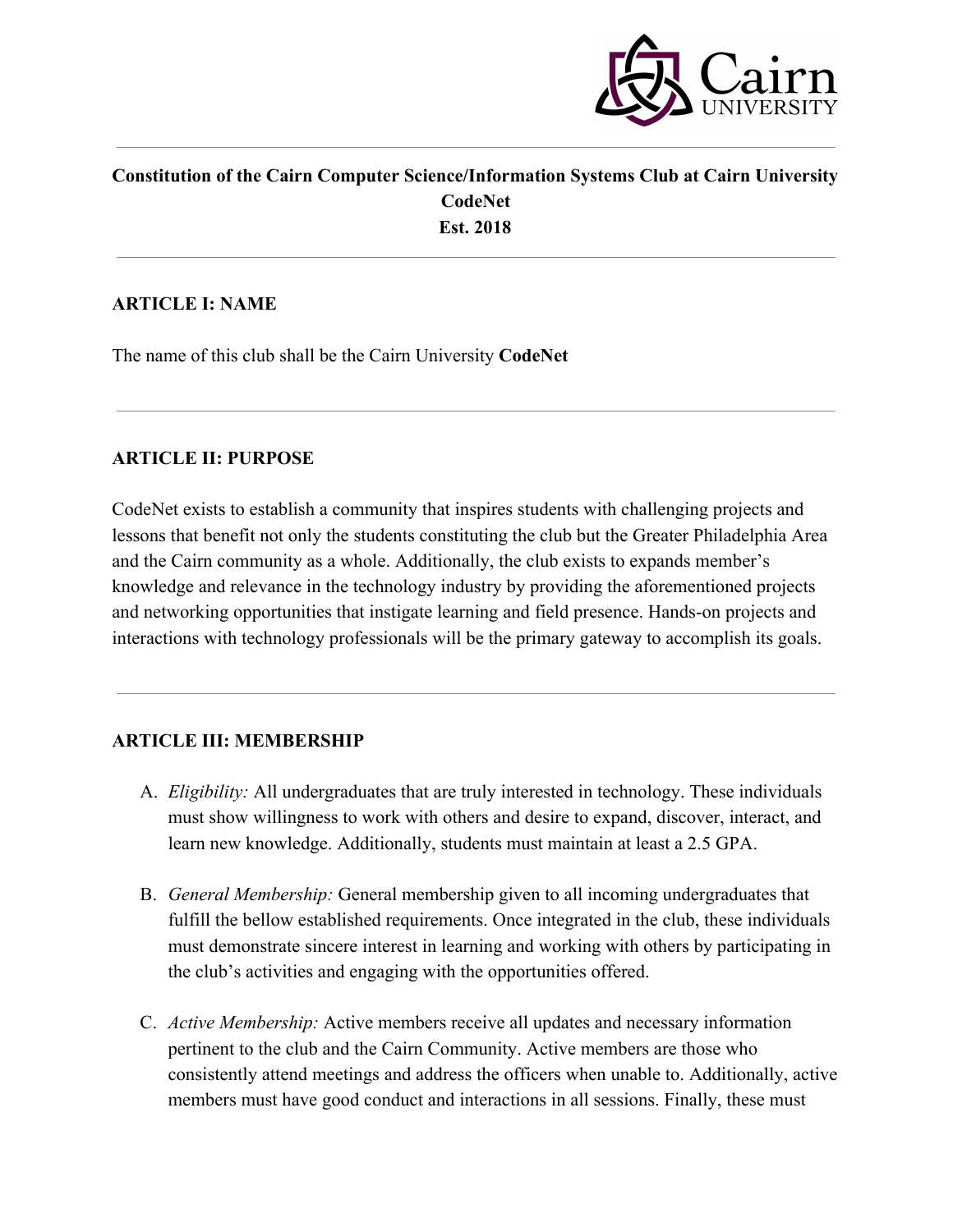

maintain at least a 2.5 GPA. Inability to comply with these guidelines may result in suspension or withdrawal from the club.

- D. *Voting Rights:* Active members have the responsibility of voting when voting is necessary. Every active member constitutes one vote. All votes receive consideration.
- E. *Non-Discriminatory Clause:* The organization will not discriminate against any individual on the basis of race, ethnicity or national origin, religion, color, age, gender, marital or parental status, veteran status, disability, or sexual orientation.

## **ARTICLE IV: OFFICERS**

- A. *Officers:* The Cairn Computer Science Club consists of 5 officers.
	- a. President
	- b. Vice-President
	- c. Treasurer
	- d. Secretary
- B. *Officer Qualification:*
	- a. President:
		- i. Be approved by Student Life as having a cumulative GPA of at least 3.0
		- ii. Be approved by Student life on the basis of character.
		- iii. Have skill in verbal and written communication and active member for at least 2 semesters.
		- iv. Must demonstrate greater understanding, interest, and/or skillset about subjects pertinent to the club.
		- v. Must be pursuing Computer Science or Information Systems as a major
	- b. Vice-President:
		- i. Be approved by Student Life as having a cumulative GPA of at least 2.5
		- ii. Be approved by Student life on the basis of character.
		- iii. Must be active member for at least 2 semester.
		- iv. Must act with leadership and integrity.
		- v. Must be pursuing Computer Science or Information Systems as a major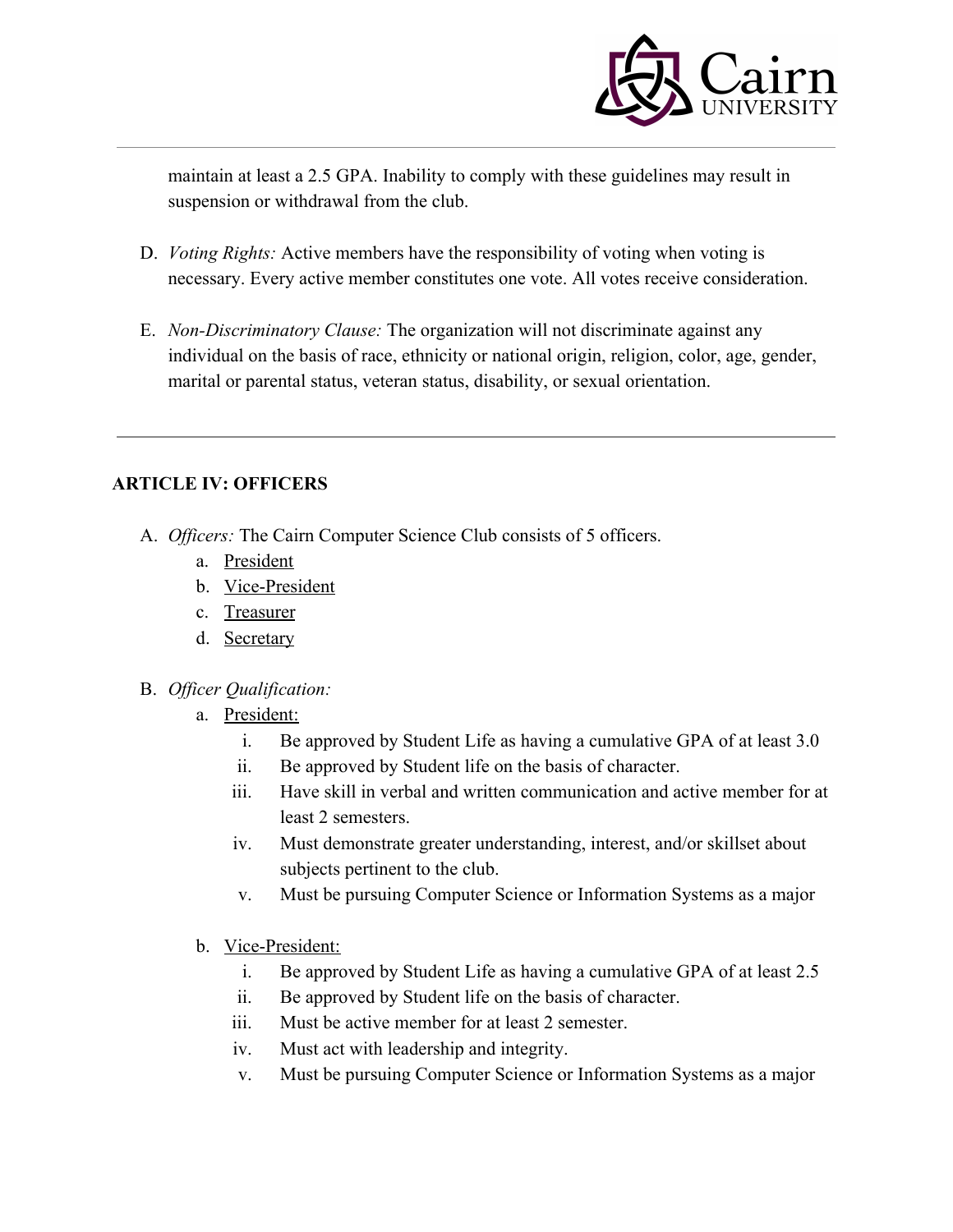

- c. Treasurer:
	- i. Be approved by Student Life as having a cumulative GPA of at least 2.5
	- ii. Be approved by Student life on the basis of character.
	- iii. Must be active member for at least a semester.
	- iv. Must demonstrate ability to be responsible and honest with money.
	- v. Must demonstrate ability to keep records.
- d. Secretary:
	- i. Be approved by Student Life as having a cumulative GPA of at least 2.5
	- ii. Be approved by Student life on the basis of character.
	- iii. Have skill in written communication.
	- iv. Must demonstrate ability to document and note important information effectively.
	- v. Must demonstrate responsibility with attendance.
- C. *Officer Duties:*
	- a. President:
		- i. Leads all meetings in order to accomplish all the established goals.
		- ii. Meet regularly with Advisor.
		- iii. Must take initiative in planning all events and making sure that everything runs smoothly.
		- iv. Must make sure that the constitution is upheld
		- v. Must establish discipline during meetings and do his best in guiding others to success by being willing to listen and accept all necessary, constructive criticism, suggestions, and ideas.
	- b. Vice-President:
		- i. Must be available at all times, especially when President cannot be.
		- ii. Must aid the President in all decision making and perform all the executive duties in the absence of the President.
		- iii. Must aid the President in enforcing discipline at all sessions.
		- iv. Needs to serve by providing aid to all those who need it.
		- v. Must ensure that everyone is getting an opportunity to express their opinion.
	- c. Treasurer:
		- i. Must take care of all financial aspects with the help of other officers.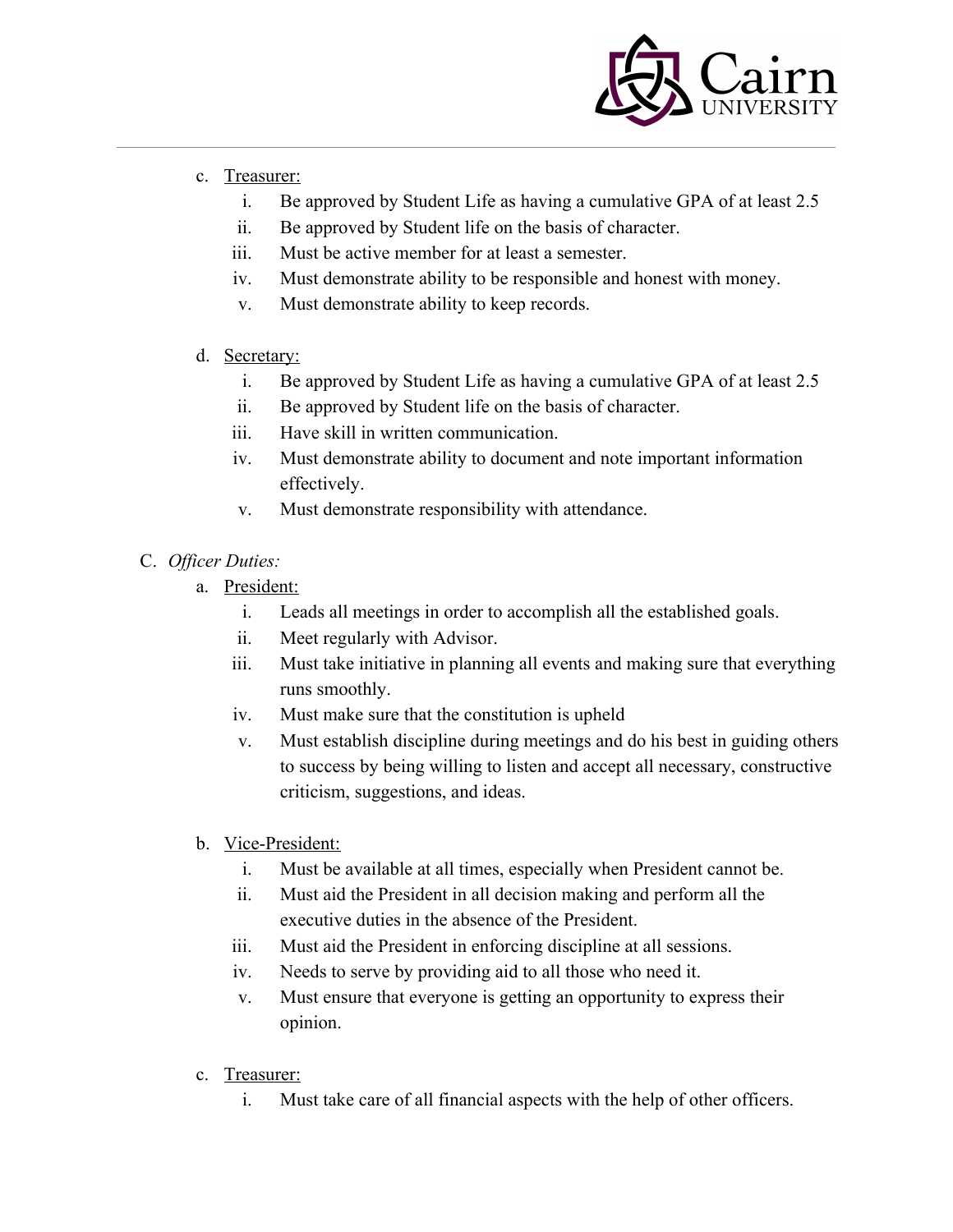

- ii. Must monitor and create a clean, understandable budget for the club.
- iii. Is to report finances effectively and consistently to the Advisor and work alongside him.
- iv. Establish honesty and display integrity throughout the year.
- v. Work alongside the other officers.
- d. Secretary:
	- i. Must annotate and take note of all meetings.
	- ii. Take attendance in every meeting and notify the absent.
	- iii. Must strive for more participation within the club.
	- iv. Must be willing to serve in promotions and marketing of events.
	- v. Work alongside the other officers.
- D. *Vacated or Impeached*
	- a. If an officer has vacated or been impeached, the Advisor and the remaining officers will take on the responsibility in finding a replacement or ending the year with the remaining ones.
- E. Impeachment
	- a. Officers impeached if they do not hold up to positive, Christlike character.
	- b. Lack of attendance to meetings or responsibilities.
	- c. If not accomplishing his/her duties.
	- d. If Advisor sees a significant concern.
	- e. Student life deems necessary.

#### **ARTICLE V: MEETINGS**

- *● Regular Meetings:*
	- Regular meetings will take place every other X from X-X.
- *● Officer Meetings:*
	- $\circ$  Officer meetings will take place the X when regular meetings are not taking place from X-X.
- *● Special Meetings:*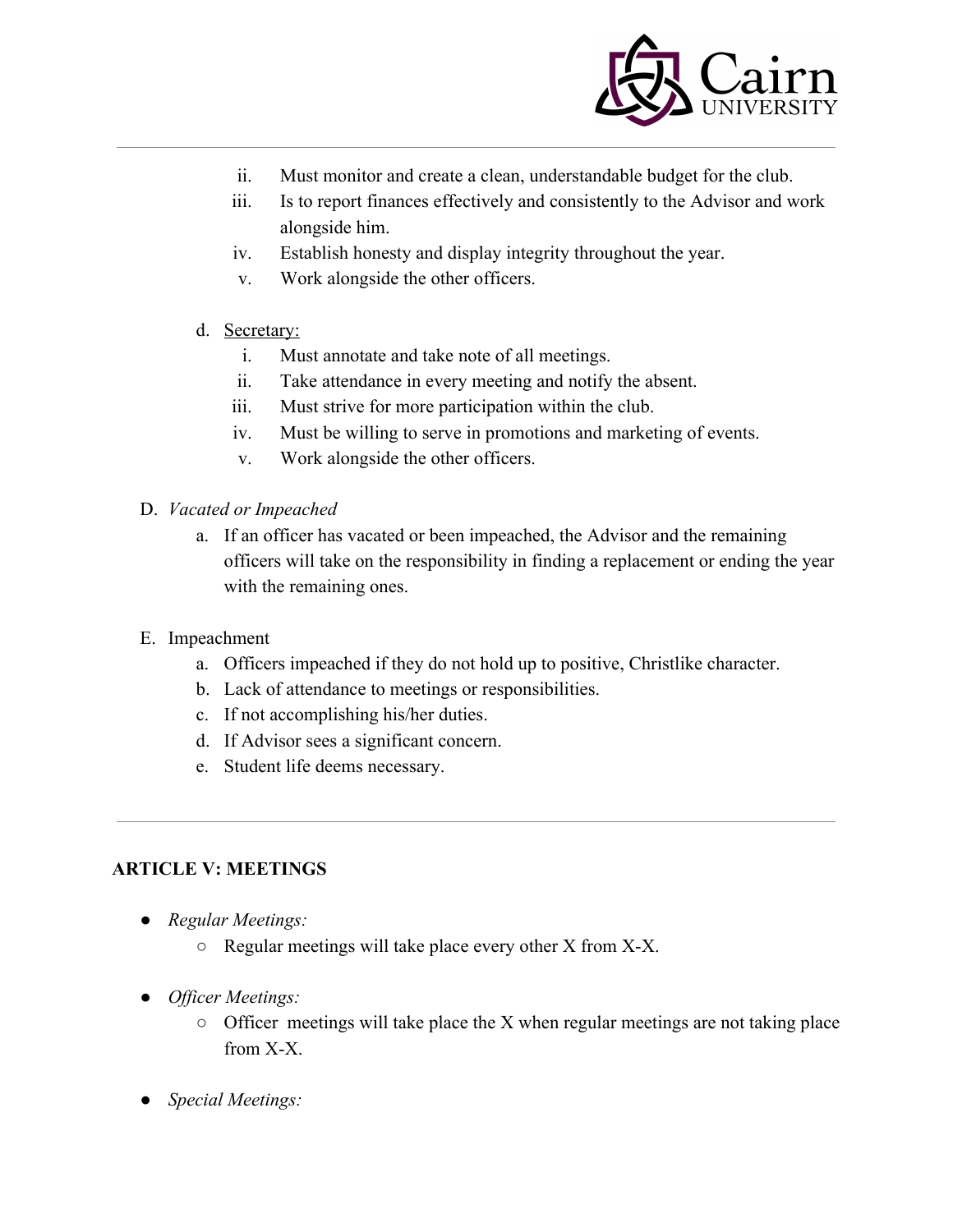

○ Special meetings called only by the President or the Advisor. In case of the President's absence, the Vice-President takes this role.

## **ARTICLE VI: ELECTIONS**

- *● Election:*
	- CodeNet does not hold elections for officer positions. Present cabinet members and advisor select new cabinet when deemed necessary.

# **ARTICLE VII: METHOD OF AMENDING CONSTITUTION**

- *● Accepting amendment proposals:*
	- Proposals accepted when properly and professionally addressed in written and verbal communication.
- *● Review Amendment Proposals:*
	- Amendment proposals processed and reviewed at the next active meeting.
- *● Amendment Reading:*
	- Amendments are read twice before voted on.
- *● Voting*
	- All active members and cabinet must be present for voting to be in effect.
- *● Constitution Amendments*
	- Voting must be a unanimous consensus to set amendment in effect.

## **ARTICLE VIII: Ratification**

- *● In effect:*
	- Constitution in effect Fall 2018 at the start of the club.